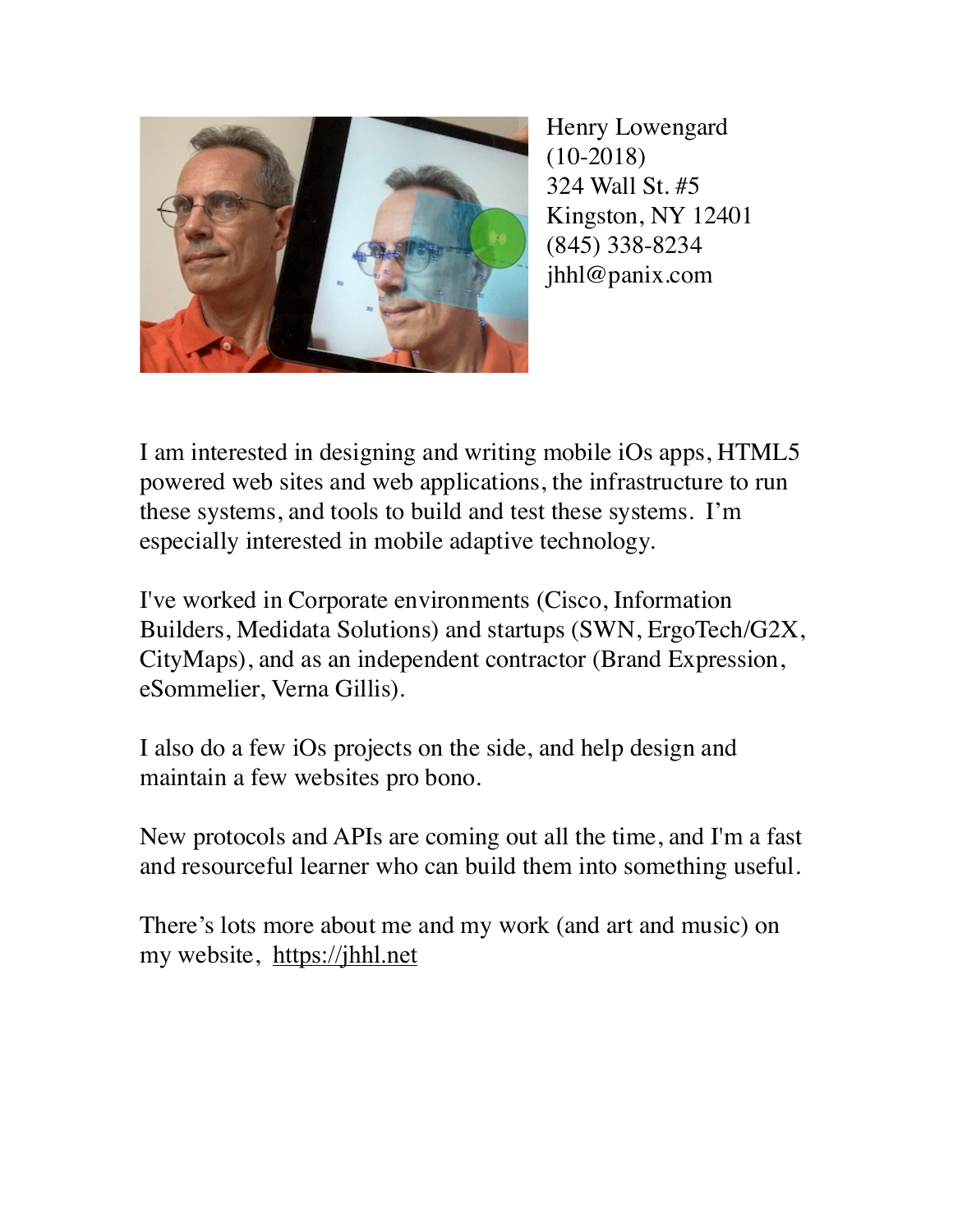### **EXPERIENCE**

### *Memorial University, St. John's Newfoundland, Canada*  (April 2018 -2018)

Designed and wrote AUMI Sings, a musical app that uses video tracking to provide a singing voice so that voiceless people can participate in vocal music. This is an ongoing project! Here are a bunch of videos I made explaining AUMI Sings: [https://www.youtube.com/channel/](https://www.youtube.com/channel/UCSwpML9jyYfQMeRdwh-4qqw) [UCSwpML9jyYfQMeRdwh-4qqw](https://www.youtube.com/channel/UCSwpML9jyYfQMeRdwh-4qqw)

#### *Verna Gillis*

(January 2017 - June 2018)

Designed and wrote Verna, a utility that helps organize information about your friends' food preferences and allergies. The app is no longer in the app store, but this article ([https://jhhl.net/Resumes/Images/](https://jhhl.net/Resumes/Images/VernaAppArticle.jpg) [VernaAppArticle.jpg](https://jhhl.net/Resumes/Images/VernaAppArticle.jpg) ) can tell you about it.

#### *Stationhead, Inc.*

(February 2016-July 2016)

Stationhead makes an iOs app that imitates radio streams. It plays music from Spotify playlists which you can talk over like a broadcast radio DJ can. I was one of the iOS programmers, developing and maintaining the code, did some internal design, testing, and wrote some small external servers.

<http://stationhead.com>

#### *Exago, Inc.*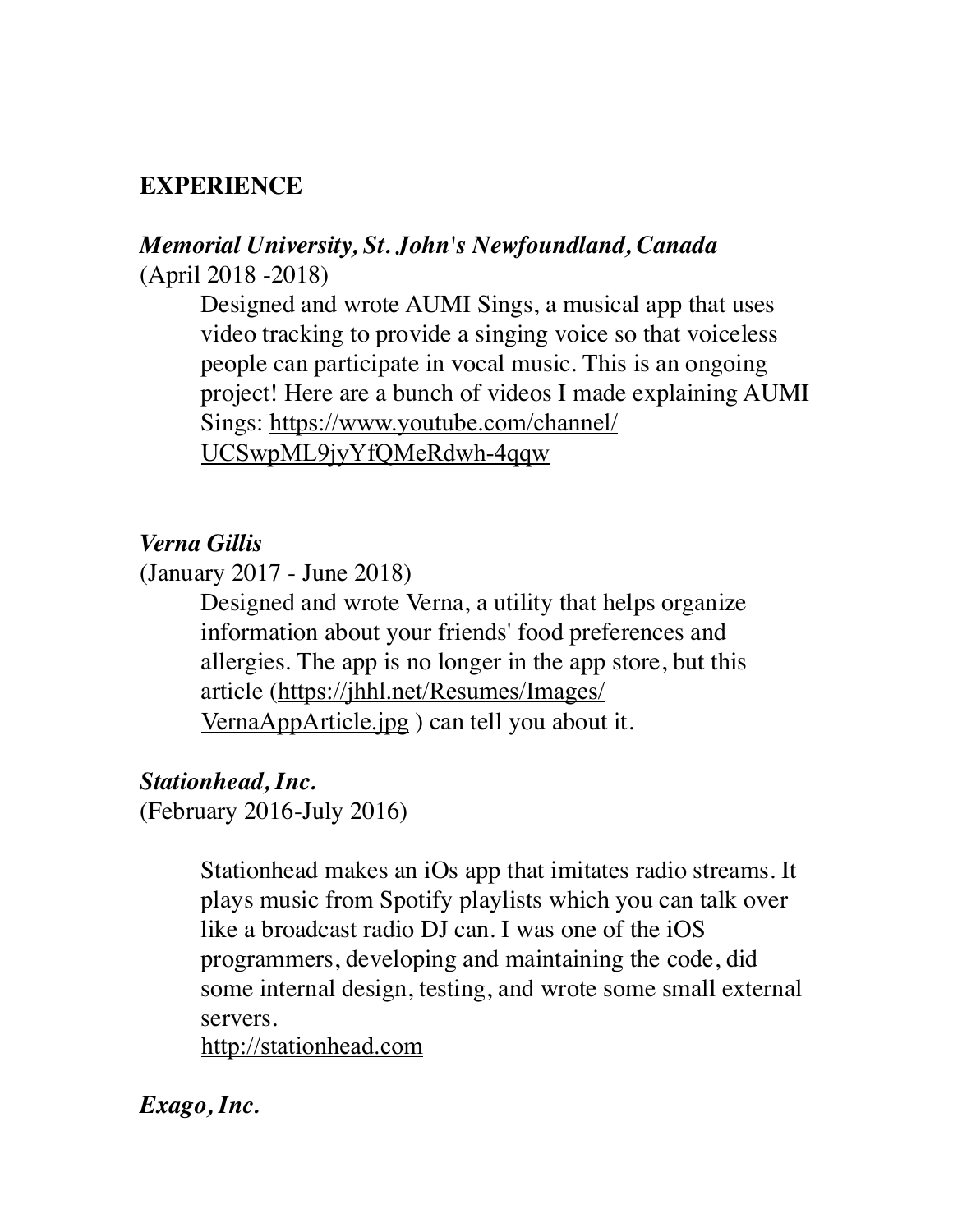(January 2015-November 2015)

Exago is a Kingston, NY based Business Intelligence company, which provides a customizable solution for people who want to add interactive reporting and charting via website for their own or their customers' data. I maintained parts of the product, as well as adding features relating to date functions and Dashboards. <https://exagobi.com>

### *Deep Listening Institute, LLC / Rensselaer Polytechnic Institute*  (January 2012-)

Develop, write, and maintain AUMI, an iOS app which uses video tracking to allow people with very limited voluntary movement to participate in music improvisation. The app went live in June 2013. I'm still very much involved with this project. <http://www.aumiapp.com>

# *Medidata Solutions, LLC*

(March 2012-April 2014)

Medidata Solutions (recently (2020) acquired by Dessault Systems, https://www.3ds.com) is a leader in data management of clinical drug and medical device trials. When they started getting into providing patient reported diaries on mobile devices, I was their first hire exclusively for mobile programming. Medidata is a BDD/TDD Agile shop, and applied that philosophy to mobile development in a way that fits in with the rest of the testing and validation systems they were using. "Patient Cloud" is now used in a number of studies, which at the time I was there was a new territory for Medidata to connect with: the world outside the clinic.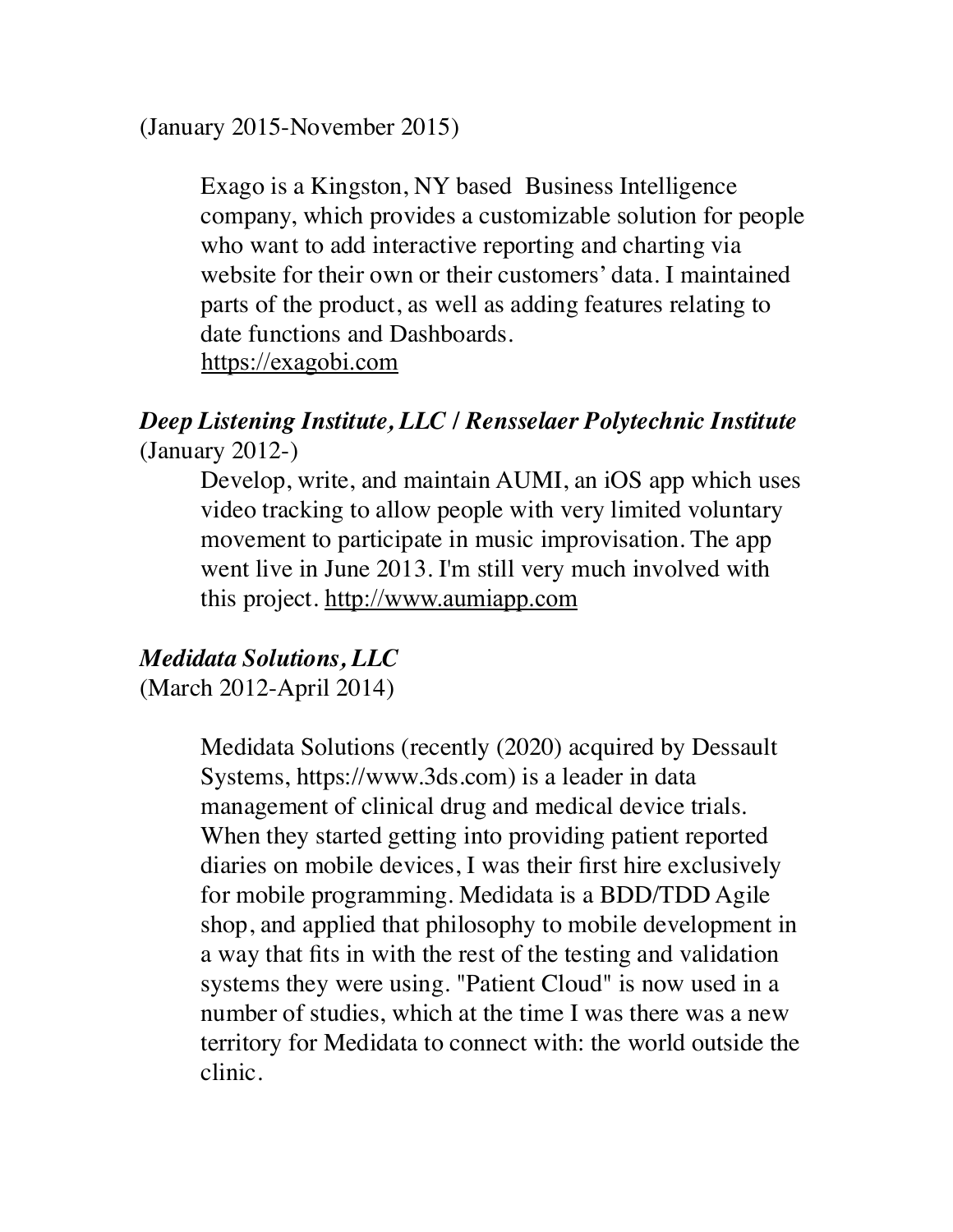I did a lot of re-engineering on the app, which changed its UX/UI philosophy a few times over its development history. I also helped to come up with the scheme for testing the app using scenarios and feature files, by using an external server to mock all the API transactions.

Read about Patient Cloud in the app store here: <https://apps.apple.com/us/app/patient-cloud/id1361329140>

## *Self-Employed Consultant*

(2008 - Present)

- As an iPhone app consultant, I did work for CityMaps, which is now part of TripAdvisor. I refactored code, fixed issues, gave advice.
- I designed and wrote many iPhone and iPad applications currently in the Apple iPhone App Store, related to music, sound experimentation, and art. My website gives details, but in short, many of them have innovative interfaces to support the rather hard to describe music they create. See this webpage for more info: <http://www.jhhl.net/iPhone>
- I wrote and am still updating the iOs version of AUMI, the Adaptive User Musical Instrument, for Pauline Oliveros' Deep Listening Institute, which is now part of Rensselaer Polytechnic Institute. AUMI is an app that helps severely disabled (and "temporarily abled") users play improvised music by tracking a video image. <http://aumiapp.com>
- The online web-apps "Tone Spiral" ([https://jhhl.net/](https://jhhl.net/tonespiral.html) [tonespiral.html](https://jhhl.net/tonespiral.html)) and "The Lost Chord" ([https://jhhl.net/](https://jhhl.net/lostchord.html) [lostchord.html](https://jhhl.net/lostchord.html)) are microtonal music educational tools. The Lost Chord was recently featured in an online Opera, "The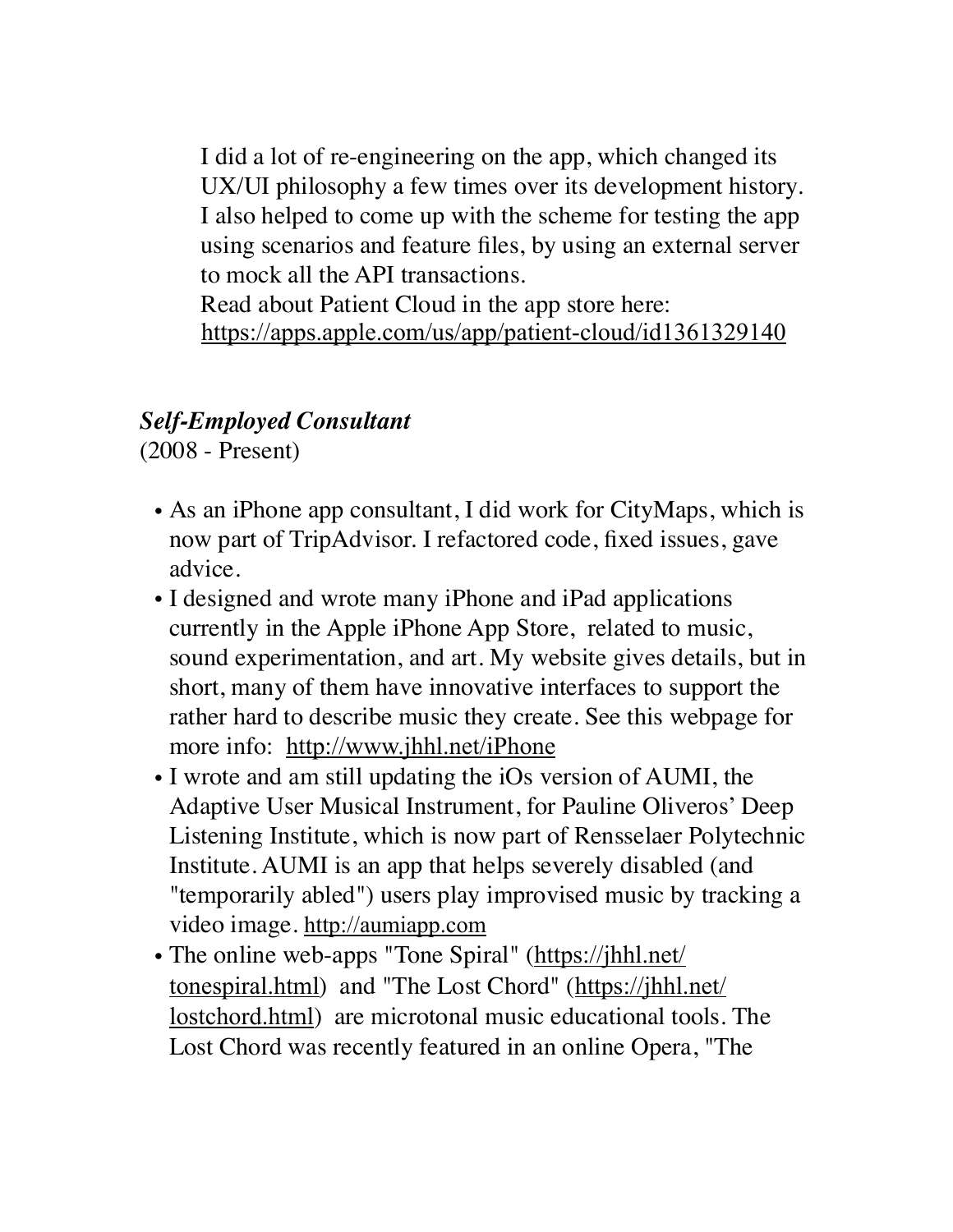Dimbola Mikado", by Ergo Phizmiz. ( [https://](https://thedimbolamikado.blogspot.com) [thedimbolamikado.blogspot.com](https://thedimbolamikado.blogspot.com))

- More iOs apps are on the way, for me and other clients.
- Programming in PHP, Javascript, Python, Drupal, C, Objective C, C#, Java, Processing, MySQL, SQLite3, CSS, HTML, Wordpress, Squarespace, and bespoke Web design.
- Converted a proprietary server from using MYSQL to SQLite
- Built Web interface for MySQL database using Ajax
- Created a self-contained promotional app for iPod Touches with content (video, PDFs) customized for each recipient.
- Converted a Dreamweaver website to Drupal, with PHP extensions.
- Designed and coded an XML-based API regression test system (in Python)
- Helped put WFMU on the Internet, wrote many of its original web features like the Marathon pages, picture-of-the-day scheduler, quizzes, surveys, the WFMU Catalog, The Internet Museum of Flexi/Cardboard/Oddity Recordings, and DJ web pages and playlists. I also wrote their first iPhone apps. See their website at: <http://www.wfmu.org>

Station Manager Ken Freedman mentions me in this article: <http://therumpus.net/2017/01/sound-vision-28-ken-freedman/>

Clients: Brand Expression, eSommelier, WFMU-FM, Game Face Web Design, Sustainable Hudson Valley, Ignite Sales, Black Coffee, CityMaps, Deep Listening Institute

### **Send Word Now Communications, Inc.**  *Senior Programmer* (2006-2008)

Send Word Now ( now part of OnSolve, [https://](https://www.onsolve.com/capabilities/critical-communications-and-alerting/) [www.onsolve.com/capabilities/critical-communications-and](https://www.onsolve.com/capabilities/critical-communications-and-alerting/)[alerting/](https://www.onsolve.com/capabilities/critical-communications-and-alerting/) ) writes and maintains an online application that sends message as quickly and simultaneously as possible to a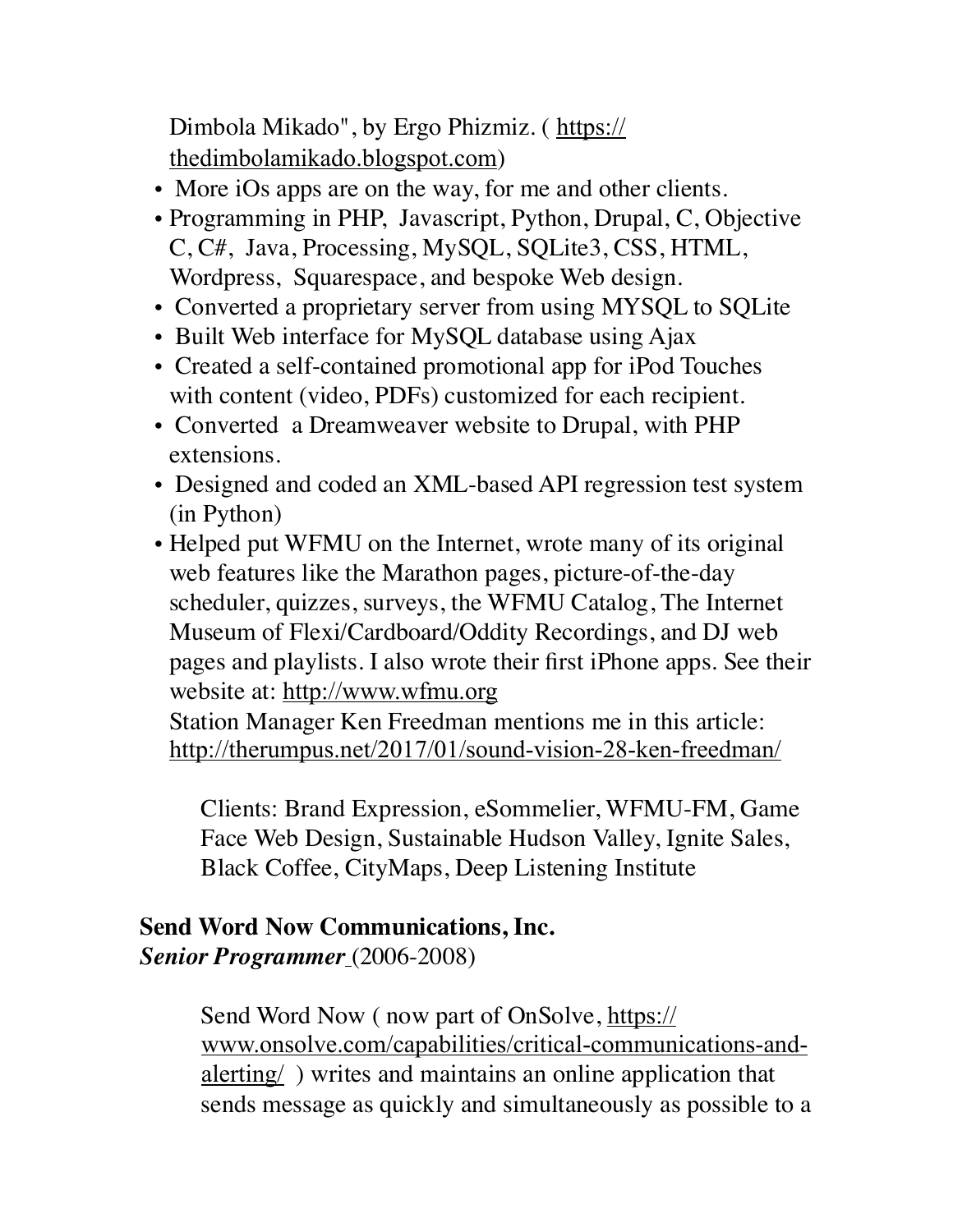predetermined contact list via a number of media: voice, email and text messaging. The infrastructure is built on MSSQL, with a large number of Windows services and web services processing the requests and message I/O. This service provides the email infrastructure of many missioncritical systems, including, for a long time, "Notify NYC": <https://a858-nycnotify.nyc.gov/notifynyc/>

The following work was done in C#, Java, PHP, and Python:

• Designed and wrote Windows services to process incoming events (specified as XML files) and turn them into messages on phone, email and SMS platforms using SendWordNow's internals. Wrote test procedures that simulated the triggering of these events. SWN called this feature "Weather Blast." [https://www.onsolve.com/blog/case-study-how-sears-uses](https://www.onsolve.com/blog/case-study-how-sears-uses-send-word-nows-weatherblast-to-protect-staff-and-customers/)[send-word-nows-weatherblast-to-protect-staff-and](https://www.onsolve.com/blog/case-study-how-sears-uses-send-word-nows-weatherblast-to-protect-staff-and-customers/)[customers/](https://www.onsolve.com/blog/case-study-how-sears-uses-send-word-nows-weatherblast-to-protect-staff-and-customers/)

- Designed and developed the UI interface that allows all the message transmission history of every message to be traced. SWN called this feature "Alert Tracer."
- Designed the web service client that transmits messages via Blackberry PIN.

• Designed and implemented a Windows service which updates batches of contacts via XML files, and the test programs to create various kinds of batches.

• Re-engineered the email subsystem to add mail bounce processing and be able to be run on several servers. It also has a custom mail retry system that I designed.

• Wrote a custom SMTP server that could produce SMTP errors and delays on demand, while not actually delivering messages, in order to test the system.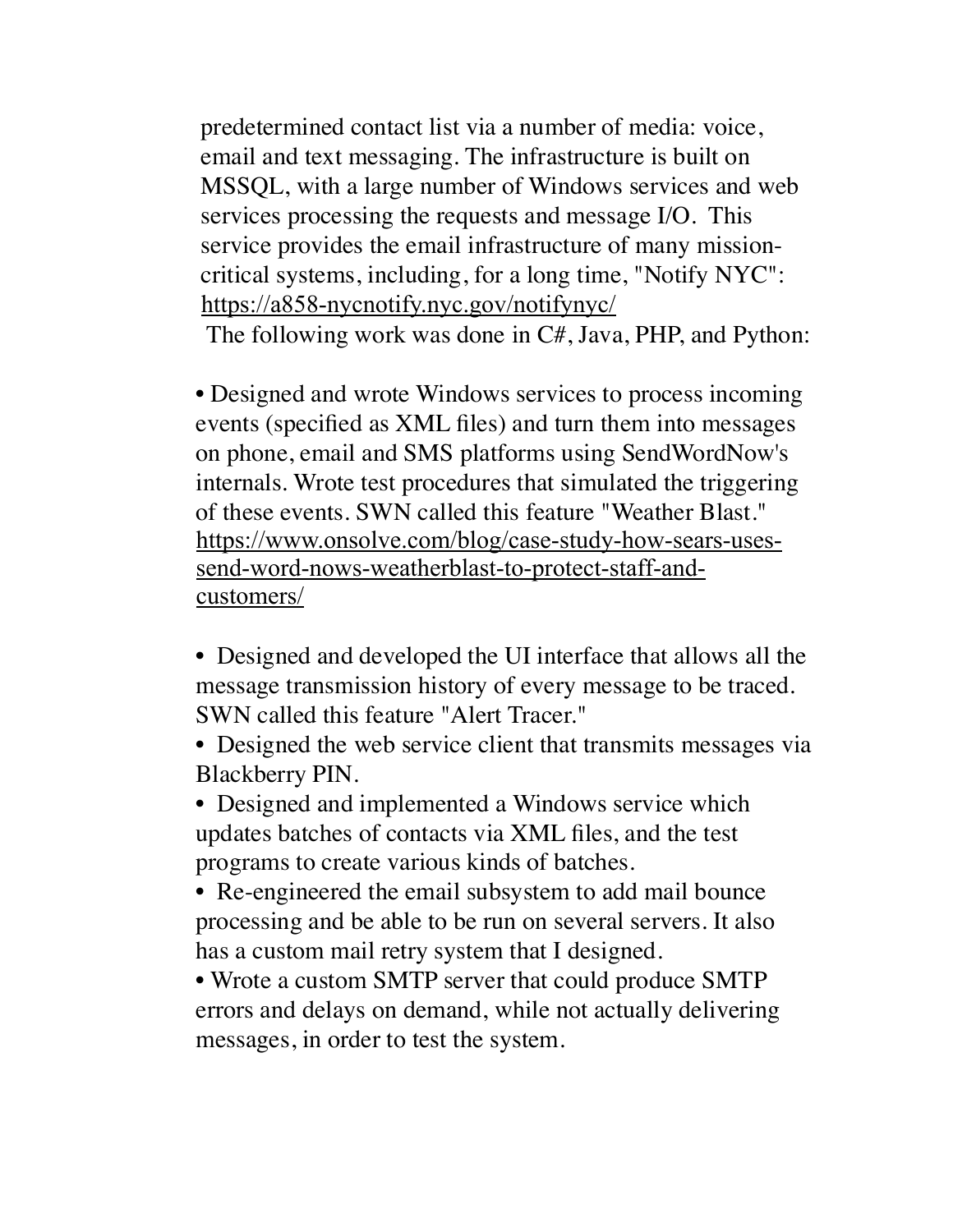**Cisco Systems** (acquisition) **Webline Communications** (acquisition) **Ergotech/G2X**  *Senior Programmer*  (1997-2003)

- Designed and wrote an email processing server that was integrated into a customer contact system. The email processor used a web interface with a custom written server-side template engine. It transcoded incoming messages, and processed them through a rules engine, which could, among other things, feed the message into a group queue for an agent to respond to, automatically respond to the message, assign priorities, escalate priorities, and assign tracking numbers. The same program used HTML and a dedicated HTML server to create the agent's interface, the administration interface, writing and editing the email rules engine rules, configuring the users and groups, and many, many other things. Internally, I wrote not only the rules engine, but a logging system, and HTML template engine, and the database access API, all running server-side. At the time, most programs were using native interfaces.
- This system was so interesting it was acquired (along with support staff) by Webline Communications in July of 1999, which in turn was acquired by Cisco Systems in November 1999. Renamed "Cisco ICM Enterprise Edition, E-Mail Manager Option," the system was also internationalized, and could identify and process international character sets in the incoming and outgoing messages. The interface supported English, French, Italian, Spanish, German, and Japanese.

The server which I designed, wrote and maintained was a Cbased back end that communicated with a suite of Java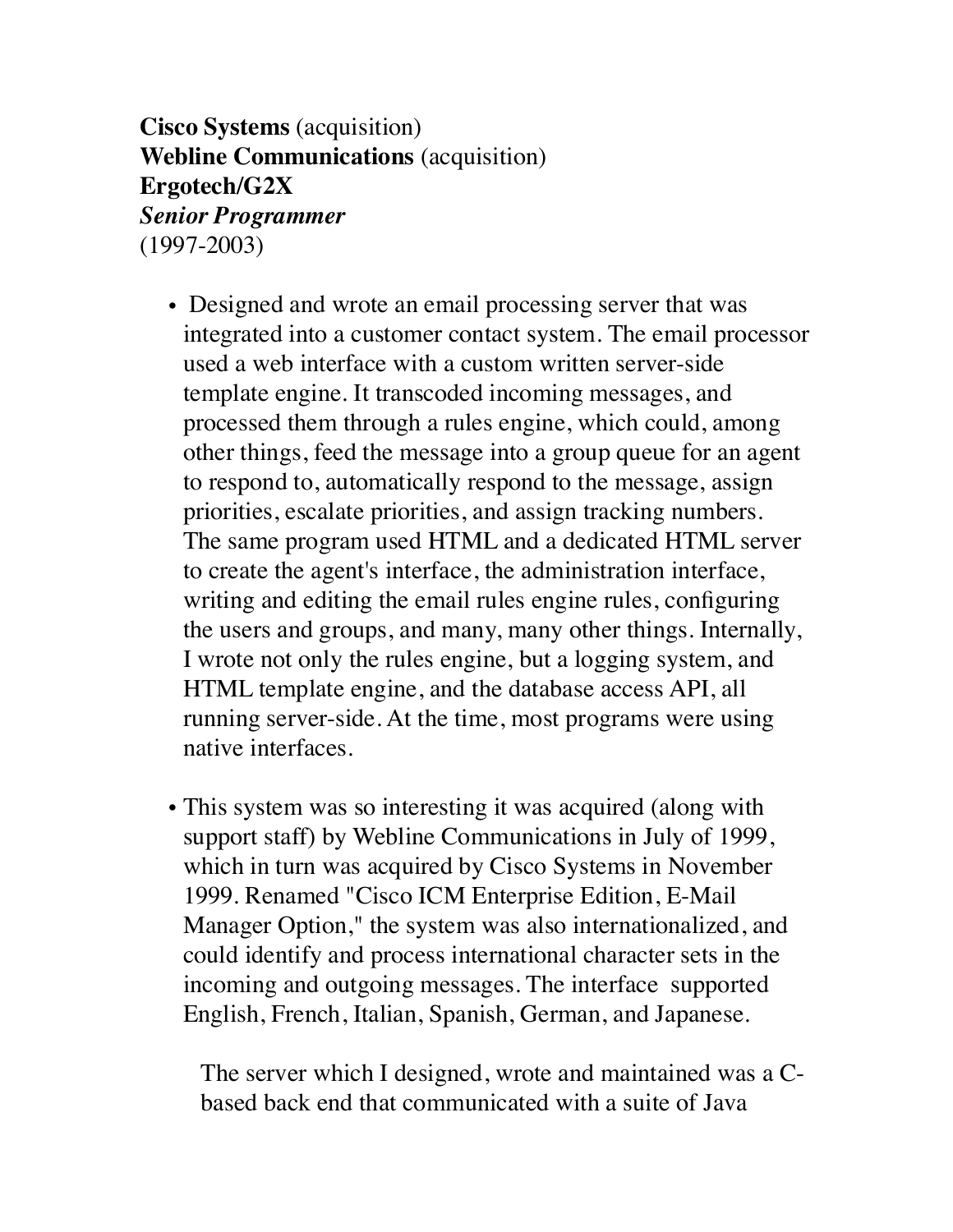programs which acted as wrappers to the mail server, database servers, and other parts of the total customer support system. All programming was developed in accordance to Cisco's ISO 9001 standards.

This product is no longer being sold by Cisco, but the following copy of a White Paper will give you an idea of the scope of this product:

## [http://www.jhhl.net/Resumes/CEM\\_E-Mail\\_WP.html](http://www.jhhl.net/Resumes/CEM_E-Mail_WP.html)

NOTE! While I wrote and designed a large part this part of this system, I am in no way a Cisco engineer anymore, and have no experience with any of their current products.

#### *Self-Employed Consultant: Dot-Com era*  (1993-1997)

• Created Internet software for STIM, WFMU, Information Builders, Taejon (Korea) Science Expo, and others. These projects involved interactive VRML modeling, animation, web-enabled Fax processing and distribution, catalog systems, and other CGI processing.

### **Information Builders, Inc.**  *Programmer/Senior Programmer* (1980-1993) <https://www.ibi.com>

Designed and maintained parts of the business oriented "fourth generation" language FOCUS, including :

- graphics on many devices
- the form entry system, (FIDEL)
- the database maintenance language (MODIFY)
- the third party API (HLI)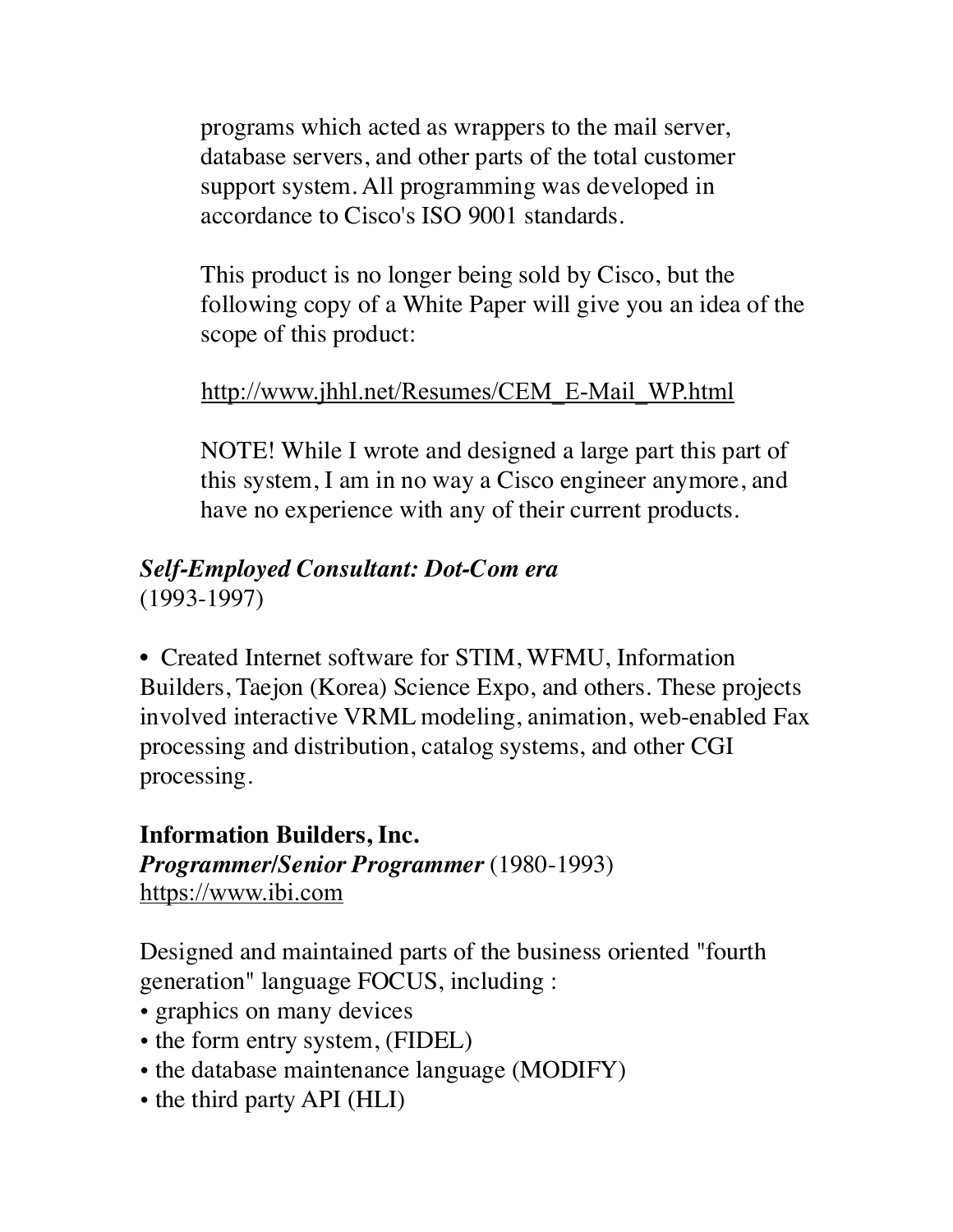- the ability to simultaneously access and modify the database (HLI-SU and MODIFY-SU)
- I also was on the team that ported FOCUS to the Macintosh, which never was released.

# **EDUCATION**

B.A. in Computer Science/English, Trinity College, Hartford, CT

# **SKILLS**

C, C#, Objective C, Swift, Java, PHP, Perl, Python and many other languages on Mac OS, iPhone/iPad,Windows 2000/XP/10, POSIX operating systems, IBM MVS and CMS, and other hardware and operating systems; "little languages,"graphics, animation, audio, DSP, email, internationalization, custom servers, web services and web site design.

# **VOLUNTEER ACTIVITIES**

I am the president of the board of trustees at the Century House Historical Society, an educational and arts not for profit 501(c)(3) corporation.

I do programming and web site development for numerous nonprofits and individual artists, including:

- Adaptive Use Musical Instrument (*[aumiapp.com](http://AUMIApp.com)*)
- Century House Historical Society ([www.centuryhouse.org](http://www.centuryhouse.org))
- History Alliance of Kingston ([historyallianceofkingston.com](http://historyallianceofkingston.com))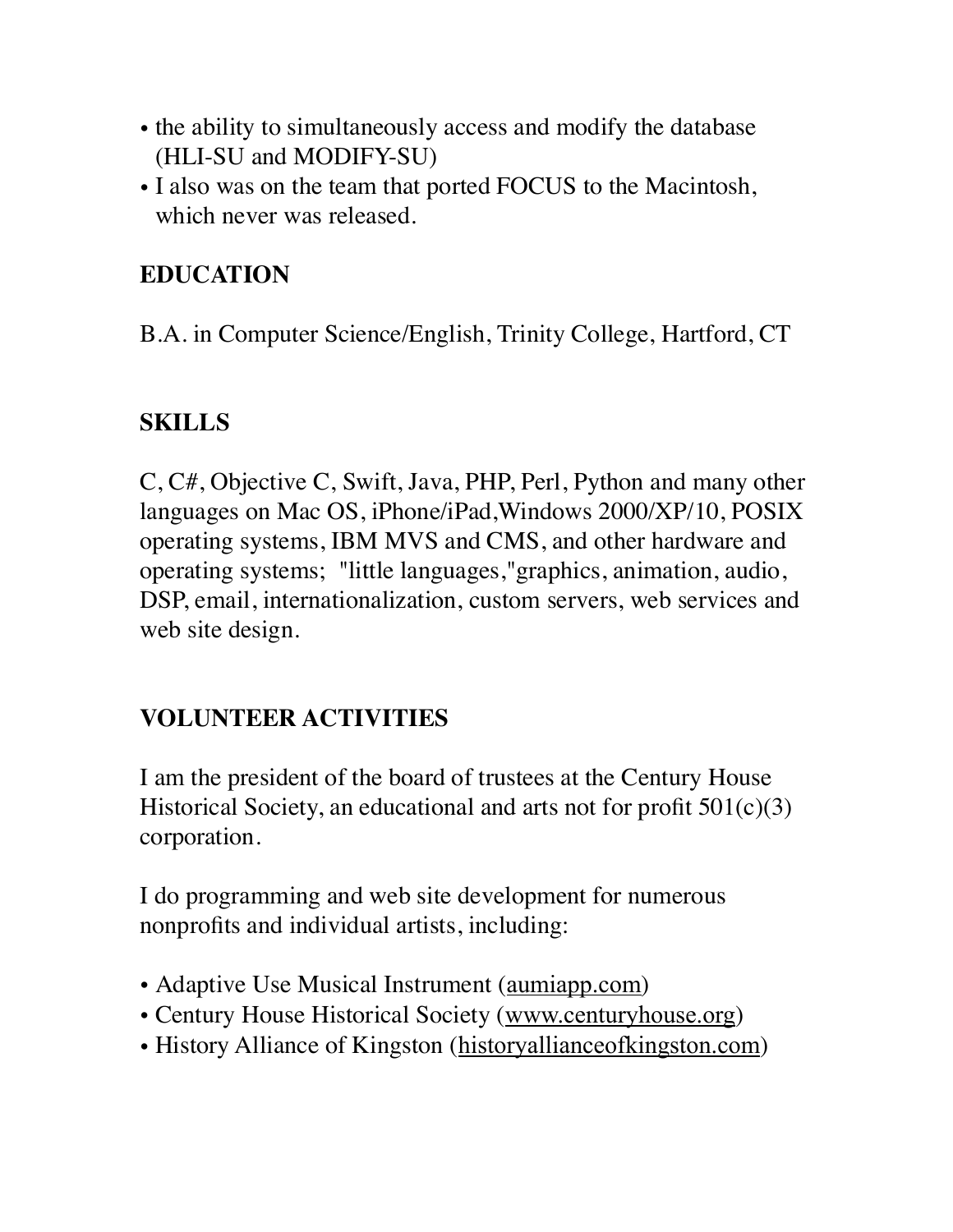- Unitarian Universalist Congregation of the Catskills ([uucatskills.org](http://uucatskills.org)),
- Mamalama (musical group) ([www.mamalamaband.com](http://www.mamalamaband.com))
- WFMU-FM, freeform radio station ([www.wfmu.org](http://www.wfmu.org))
- Sustainable Hudson Valley ([www.sustainhv.org](http://www.sustainhv.org))